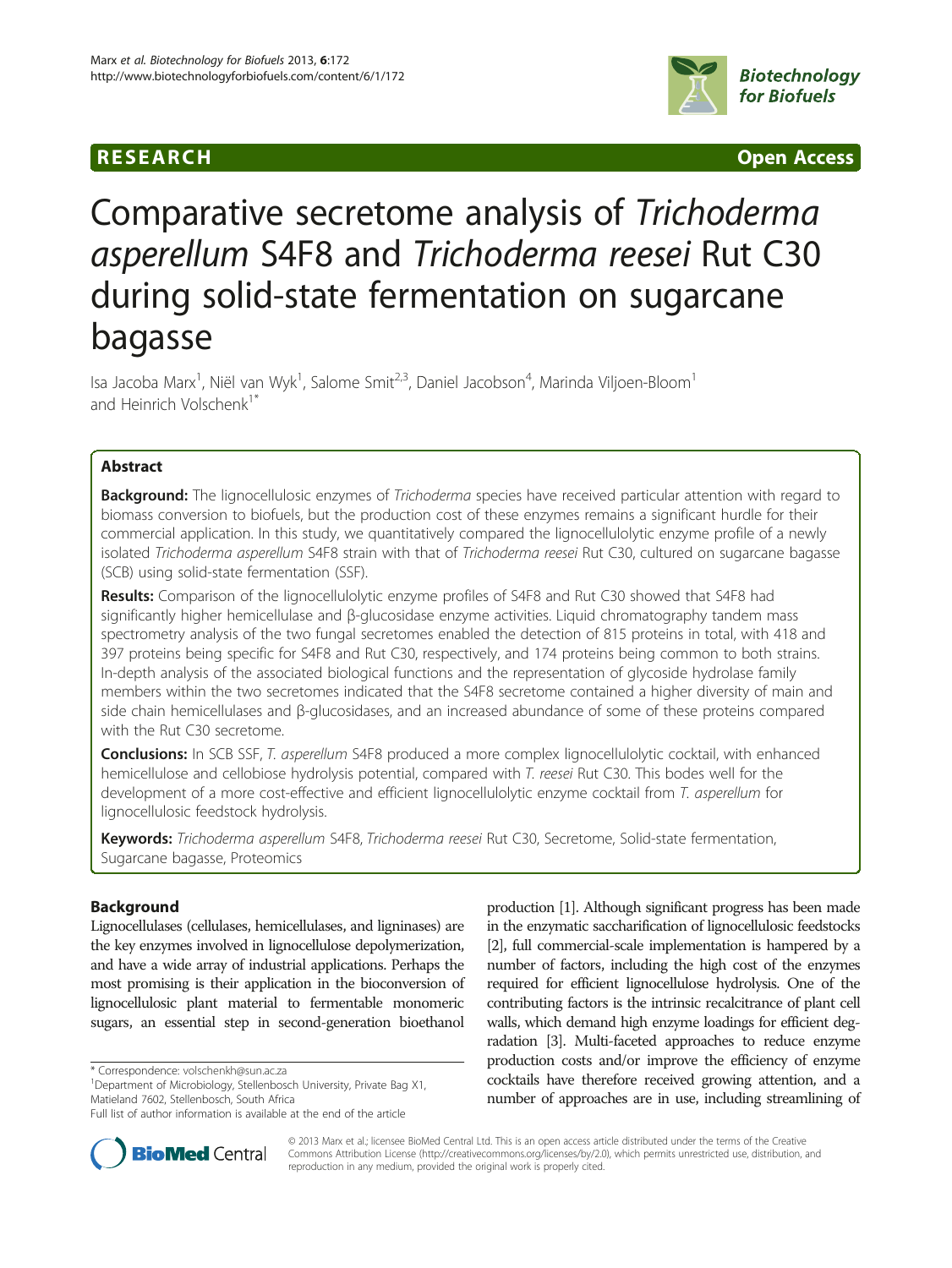bioprocess designs, development of cheaper feedstocks for enzyme production, improving and designing feedstockspecific cellulase cocktails, and bioengineering microorganisms expressing lignocellulolytic enzymes [\[4](#page-11-0)].

Solid-state fermentation (SSF), the culturing of microorganisms on moist solid substrates in order to mimic their natural physiology and growth environment, is an age-old, but resurgent culturing method for the production of lignocellulolytic enzymes [\[5](#page-11-0)-[9](#page-11-0)]. The technical and economic benefits of SSF over traditional submerged fermentation include superior volumetric enzyme productivity, simpler fermenter design and downstream processing, lower aeration demands, no agitation requirements, lower sterility demands (due to lower water activity) and lower effluent generation [\[8,9\]](#page-11-0). Furthermore, SSF offers a biological process to convert cheap, under-utilized agroindustrial wastes (either as carbon/energy source or as an inert carrier) into high-value end products such as organic acids, flavour and aroma compounds, secondary metabolites, and industrially relevant enzymes [\[6](#page-11-0)].

The production of cellulases and hemicellulases via SSF has been investigated using different substrates and microorganisms [[5,8\]](#page-11-0). The choice of appropriate substrate is important for the successful production of fungal enzymes, as complex feedstocks are known to induce expression of complex lignocellulolytic enzyme cocktails to ensure complete substrate hydrolysis [\[10\]](#page-11-0). Several Trichoderma species have been successfully cultivated on various lignocellulosic substrates under SSF conditions, and their important enzymes characterized, including cellulases from the T. reesei Rut C30 strain (hereafter referred to as Rut C30) [\[11-14\]](#page-11-0).

Sugarcane bagasse (SCB), one of the world's most abundant agricultural wastes, has been utilized in SSF systems for a variety of applications [\[15\]](#page-11-0). These include culturing of bacteria, yeasts, and filamentous fungi for the production of citric acid and various glycoside hydrolases, including endoglucanases, β-glucosidases, α-amylases, and xylanases [[16](#page-11-0)-[19](#page-11-0)]. Following extraction of the sugar from the cane, the remaining fibrous material (bagasse), containing approximately 40–50% cellulose, 25–35% hemicellulose, 7–29% lignin and less than 4% ash, serves as an ideal substrate for growth and induction of lignocellulolytic enzymes  $|17-20|$ .

Because of their high secretion capacity and relatively high specific enzyme activities, several Trichoderma species [[21](#page-11-0)] and their inexpensive cultivation via SSF on various agricultural waste products to produce lignocellulases have previously been investigated [[22](#page-11-0)-[24](#page-11-0)]. Secretome studies to identify and quantify the major cellulases, hemicellulases, and accessory enzymes involved in the depolymerization and degradation of agricultural waste products have also been conducted [\[25,26](#page-11-0)]. Quantitative approaches to investigate the secretome of Rut C30 identified 350 secretory

proteins, with the large majority being associated with cellulolytic and proteolytic enzymes [\[27](#page-11-0)]. A complementary study later identified 636 proteins secreted by T. reesei, of which 354 were quantified [\[28\]](#page-11-0). Although T. reesei is currently the main industrial source of commercial cellulases, it has a relatively poor repertoire of cellulases compared with other fungi [[29](#page-11-0)]. The lack of potent hemicellulases and the low levels of β-glucosidase and other accessory enzymes in the secretome of industrially important T. reesei strains have prompted investigations into other fungal strains and/or enzymes that could potentially replace and/or supplement the T. reesei cellulases [[30](#page-12-0)].

In the present study, the lignocellulolytic isolate S4F8, identified as a Trichoderma asperellum strain, was characterized in terms of its cellulase and hemicellulase enzymes when cultivated on untreated SCB in a simulated SSF process. The enzyme characteristics of T. asperellum S4F8 (hereafter referred to as S4F8) were compared with those of the benchmark Rut C30 strain, and comparative secretome analysis was used to differentiate between the enzyme cocktails produced by the two fungal strains.

#### Results and discussion

#### Isolation and identification of fungal isolate S4F8

During an extensive screen for culturable lignocellulolytic soil fungi, S4F8 outperformed other isolates with regard to growth on synthetic (carboxymethylcellulose (CMC), hydroxyethylcellulose (HEC), Avicel, and beechwood xylan (BWX)) and natural (wheat bran, triticale bran, and SCB) lignocellulosic substrates as the sole carbon source (data not shown). These results suggested that S4F8 most likely produces a well-balanced repertoire of core and accessory lignocellulosic enzymes required to degrade these substrates, and was therefore chosen for further enzyme characterization.

The 594 bp internal transcribed spacer (ITS) sequence amplified from isolate S4F8 displayed 100% homology to the partial ITS 1 and 2 regions of an uncultured Hypocreales clone [Genbank EF086981.1]. Five out of five conserved anchors (oligonucleotide barcodes) for the genus Hypocrea were identified in S4F8, using the TrichOKey barcode system [\[31](#page-12-0)], which is widely used for the identification of *Trichoderma* species originating from different geographical locations [[31,32\]](#page-12-0). The S4F8 ITS sequence also showed 100% sequence identity to 40 T. asperellum species in the TrichoBLAST database, and was therefore identified as a *T. asperellum* strain belonging to the XII Rufa clade, section Pachybasium 'A'.

Strains of *T. asperellum*, which are frequently isolated from soil, plant roots and tissues, fungal biomass, and dead wood, have mostly been studied as mycoparasitic fungi with application as biocontrol agents [\[33,34](#page-12-0)]. In contrast to studies on Rut C30, studies on the extracellular hydrolytic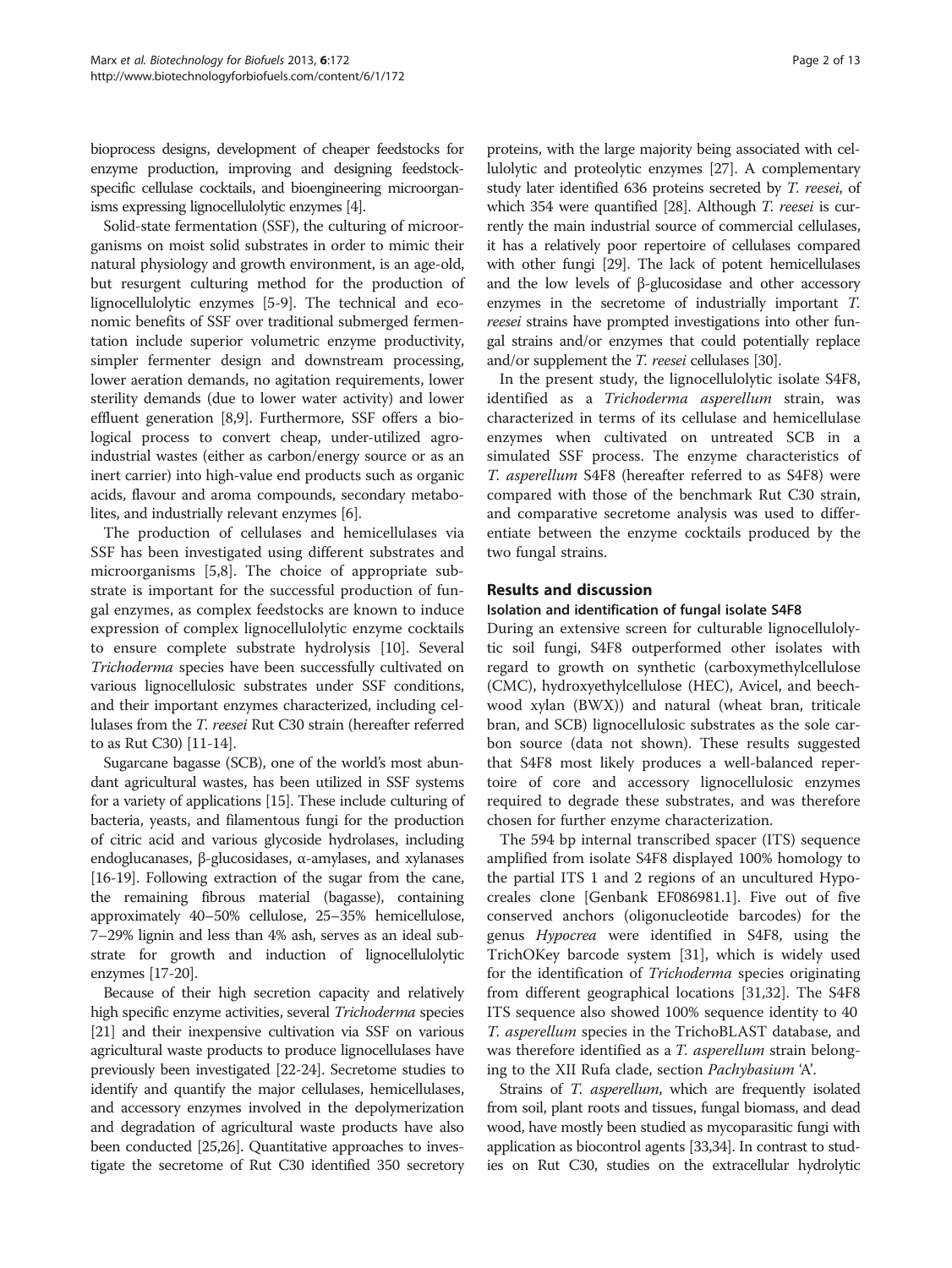enzymes of *T. asperellum* have been limited to the identification of proteins linked to its antagonistic interactions with other fungi and plants [\[35-41](#page-12-0)]. Further investigation was therefore required to characterize the lignocellulolytic enzymes expressed by T. asperellum strain S4F8.

# Optimization of SSF culture conditions

Given the established success of Rut C30 in SSF, this culturing system was selected for a comparative study of the hydrolytic enzymes produced by S4F8 and Rut C30. An initial screening under different SSF conditions indicated that the highest enzyme activities of endoxylanase, β-xylosidase, endoglucanase, cellobiohydrolase I and β-glucosidase for both S4F8 and Rut C30 were recorded after 3 days of incubation on SCB (data not shown) as opposed to the 7 days typically reported for fungal SCB SSF [[10](#page-11-0)[,42](#page-12-0)].

The myriad of different conditions reported for Trichoderma SSF does not allow a proper comparison of the enzyme levels and activities for the different systems. Mekala and co-workers reported up to 25.6 filter paper units (FPU) per gram of dry substrate (gds) for Rut C30 in SCB SSF, whereas Trichoderma harzianum produced 12.8 U/ml xylanase on 280 g/l substrate after 7 days of incubation [[43](#page-12-0)]. The latter study indicated that several experimental parameters influenced enzyme yields, including incubation time, extraction methods, and substrate loading. Other factors that improved cellulase production by T. reesei during SSF included relative humidity and temperature [[14](#page-11-0)], continuous light exposure [\[44\]](#page-12-0), aeration and higher substrate concentrations [[6](#page-11-0)].

In the present study, S4F8 yielded marginally higher endoglucanase and β-xylosidase activities when incubated in darkness under controlled relative humidity (RH) of 90% (culture condition C) compared with the standard culture condition A (30°C in darkness without RH control), whereas exposure to light (culture condition B) had a generally negative effect on the enzyme activities of endoxylanase and side chain hemicellulases (Table 1). Because none of the modifications to the standard SSF conditions significantly improved the important enzyme activities, the standard conditions were used in subsequent experiments.

# Characterization of lignocellulolytic enzyme activities produced during SCB SSF

Hemicellulose, like lignin, acts as a physical barrier that protects cellulose against enzymatic degradation, but this barrier can be overcome through the synergistic action of enzyme cocktails with enhanced hemicellulolytic capabilities [\[45](#page-12-0)]. The present study found that the S4F8 SSF extract contained particularly high levels of main chain hemicellulases, endoxylanase (14.8 U/gds) and β-xylosidase (4.7/U gds), with a 4-fold and 23-fold higher activity, respectively, compared with that of Rut C30 (Figure [1\)](#page-3-0). In terms of side chain hemicellulase enzyme activities, the S4F8 SSF extract furthermore displayed three-fold to four-fold higher levels of α-arabinofuranosidase and α-galactosidase activity. Compared with Rut C30, S4F8 showed comparable cellobiohydrolase I and endoglucanase activities and a three-fold higher β-glucosidase activity. This enzyme activity profile suggested that culturing S4F8 on untreated SCB using SSF produced an enzyme cocktail with enhanced hemicellulose degradation ability compared with that of Rut C30. As commercial T. reesei cellulase preparations are typically low in β-glucosidase activity, supplementation with exogenous β-glucosidases, either by homologous or heterologous expression of β-glucosidase genes, or co-cultivation of T. reesei with other high β-glucosidase-producing fungi, is often required for efficient hydrolysis of complex substrates [[46](#page-12-0)]. Consequently, the enhanced β-glucosidase activity of S4F8 could render it suitable to meet this requirement.

# Protein profiling of T. asperellum S4F8 and T. reesei Rut C30 secretomes

Proteomics has greatly contributed to the current understanding of the enzymes involved in lignocellulosic hydrolysis, and brought us closer to elucidating the complete set of enzymes required for effective hydrolysis

|  |  |  |  |  | Table 1 Enzyme activity profiles for T. asperellum S4F8 cultured under different SCB SSF conditions |
|--|--|--|--|--|-----------------------------------------------------------------------------------------------------|
|  |  |  |  |  |                                                                                                     |

| <b>SSF culture conditions</b>                   | Enzyme activity (U/gds) |                   |                              |                  |                           |                            |                                         |  |
|-------------------------------------------------|-------------------------|-------------------|------------------------------|------------------|---------------------------|----------------------------|-----------------------------------------|--|
| $(3 \text{ days})$                              |                         | <b>Cellulases</b> | Main chain<br>hemicellulases |                  | Side chain hemicellulases |                            |                                         |  |
|                                                 | Endoglucanase           | Cellobiohydrolase | ß-<br>Glucosidase            | Endoxylanase     | ß-<br>Xvlosidase          | α-                         | α-<br>Galactosidase Arabinofuranosidase |  |
| A: 30°C, without light<br>(standard conditions) | $1.40 + 0.07a$          | $0.32 + 0.03$     | $\pm 0.25$<br>1.01           | $14.84 \pm 0.81$ | $4.78 + 0.31$             | $1.16 + 0.14$              | $1.31 \pm 0.08^e$                       |  |
| B: 30°C with light                              | $1.40 + 0.26$           | $0.28 + 0.07$     | $0.72 \pm 0.25$              | $10.92 + 2.45$   | 4.46 $\pm$ 0.37           | $0.90 + 0.08$              | $0.99 \pm 0.07$                         |  |
| C: standard conditions<br>plus RH of 90%        | $1.95 \pm 0.30^{\circ}$ | $0.34 + 0.03$     | $0.97 + 0.23$                | $14.61 + 1.99$   | $5.78 + 0.42^b$           | $0.99 + 0.15$              | $1.22 + 0.03^e$                         |  |
| D: $26^{\circ}$ C, without light                | $1.50 \pm 0.05$         | $0.36 + 0.05$     | $1.24 + 0.44$                | $13.22 + 2.00$   | $3.68 + 0.26^{\circ}$     | $1.38 + 0.24$ <sup>d</sup> | $1.06 \pm 0.05$                         |  |

gds, Gram of dry substrate; RH, relative humidity; SSF, solid-state fermentation.

 $^{\alpha}$ Mean value of triplicate experiments (n = 3), with standard deviations indicated for each mean value.

Significant difference (P < 0.03) compared with <sup>b</sup>A, B, and D; <sup>c</sup>A, B, and C; <sup>d</sup>B and C; and <sup>e</sup>B and D.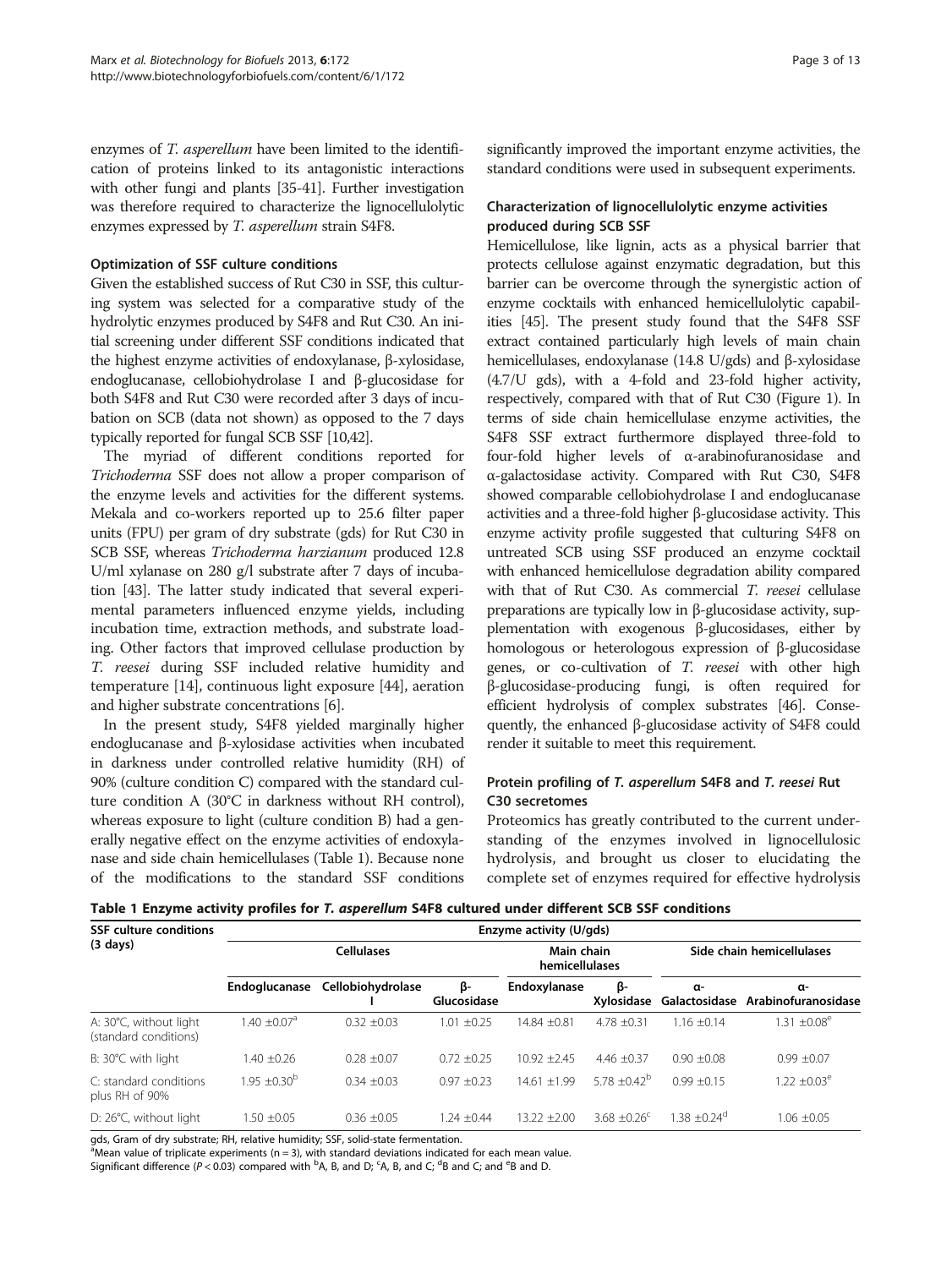<span id="page-3-0"></span>

of complex substrates. The first proteomic investigations into the secretome of T. reesei [\[25](#page-11-0)] identified 22 and 36 proteins in strains Rut C30 and CL847, respectively, with the majority of these proteins being linked to cellulose and hemicellulose hydrolysis. More recently, the iTRAQ system has enabled quantitative analysis of the Rut C30 secretome, in which 636 secreted proteins were identified, with 230 proteins (36%) associated with cellulolytic and proteolytic enzymes [\[28](#page-11-0)].

A proteomic approach using liquid chromatography tandem mass spectrometry (LC-MS/MS) was used in this study to quantitatively compare the S4F8 and Rut C30 secretomes in a SCB SSF process, using a single time point and temperature. In total, 815 proteins were identified in the SSF extracts, with 418 and 397 proteins being specific to the S4F8 and Rut C30 extracts, respectively, and 174 proteins being common to both species (see Additional file [1](#page-10-0): Table S1; see Additional file [2](#page-10-0): Table S2). This high number of detected proteins could be attributable to the possibly higher induction of a large subset of enzymes during SCB SSF, and/or the high sensitivity of the LTQ Orbitrap Velos system.

Within the combined S4F8 and Rut C30 secretomes, N-terminal Sec-dependent secretion signals [[47](#page-12-0)] were identified in silico for 315 proteins (39% of the total proteins detected), with 180 and 135 secreted proteins being predicted for S4F8 and Rut C30, respectively. The presence of more than 60% of the proteins in the secretomes without predicted secretion signals indicates possible cell lysis, cell death or non-classic secretory mechanisms.

The predicted secreted proteins were grouped according to their biological function (Figure [2\)](#page-4-0). Within the combined S4F8 and Rut C30 secretomes, 68 proteins (23% of total secreted proteins) were identified (false discovery rate (FDR)  $\leq 1.0$ ) as having either putative

esterase (5 proteins) or glycoside hydrolase (63 proteins) activity relevant to lignocellulose degradation. The percentage of proteins acting on cellulose and hemicellulose (relative to the total secreted) was marginally higher in S4F8 (21%) than in Rut C30 (18%). Similarly, a higher number of proteins involved in cellulose and hemicellulose degradation were detected in the S4F8 secretome (18 and 24 proteins, respectively) compared with the Rut C30 secretome (14 and 18 proteins, respectively). Included in the enzyme profile of both S4F8 and Rut C30 were expansin-like proteins such as swollenin (>jgi| Trias1|58369, >jgi|Trias1|57959, >jgi|TrireRUTC30\_1| 104220), which play a non-hydrolytic role in the disruption of lignocellulose (see Additional file [3](#page-10-0): Table S3). This study also identified several substrate binding proteins such as CBM1 cellulose binding domain Cip2 (>jgi|TrireRUTC30\_1|125575) and Cip (>jgi|TrireR-UTC30\_1|121449) in the Rut C30 secretome, and CBM13 (>jgi|Trias1|149192) in the S4F8 secretome. No extracellular lignin-degrading enzymes such as lignin peroxidases, manganese peroxidases, or laccases were detected in the S4F8 and Rut C30 secretomes, including the two recently predicted T. asperellum extracellular laccases sensu stricto [\[48\]](#page-12-0). However, several predicted proteins, including metal-containing oxidases and other oxidoreductases potentially linked to lignin degradation, were detected in the S4F8 (15 proteins) and Rut C30 (16 proteins) secretomes. In addition to the lignocellulolytic-related enzymes, the S4F8 and Rut C30 secretomes contained a set of proteases and peptidases (15 proteins detected in both secretomes), proteins involved in lipid transport and metabolism (9 for S4F8 and 5 for Rut C30), pectin degradation (5 for S4F8 and 2 for Rut C30), chitin degradation (4 for S4F8 and 1 for Rut C30), and cell wall biosynthesis and morphogenesis (7 for S4F8 and 4 for Rut C30), while the S4F8 secretome contained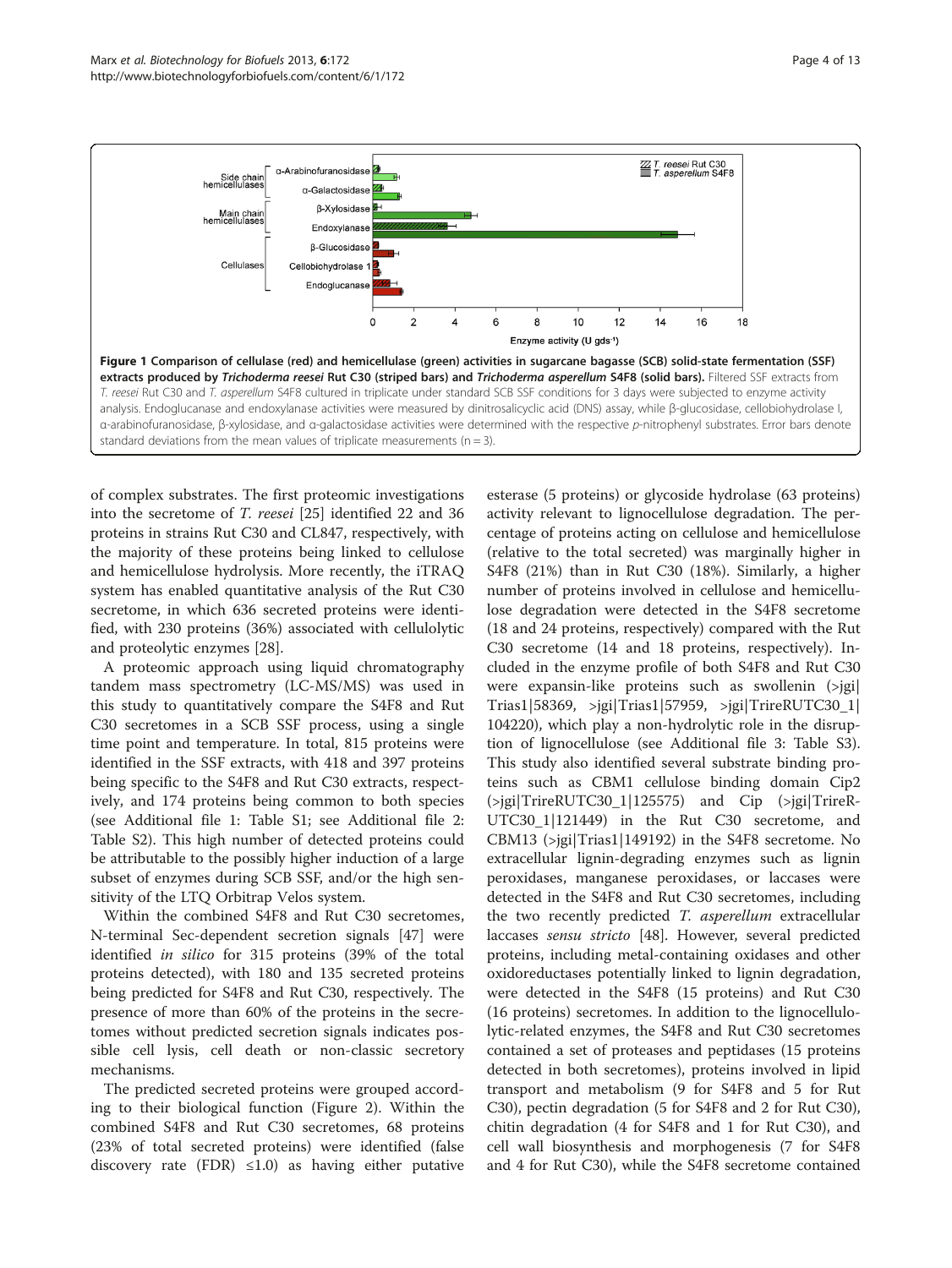<span id="page-4-0"></span>

two proteins involved in starch hydrolysis (none was found for Rut C30) (Figure 2).

Grouping and distribution analysis of the secreted proteins according to glycoside hydrolase (GH) families into 34 different GH families (according to the carbohydrate-active enzyme database, CAZy, [www.](http://www.cazy.org) [cazy.org](http://www.cazy.org)) further highlighted the diverse enzymatic profile of the S4F8 and Rut C30 secretomes (Figure 3A, Table [2\)](#page-5-0). Firstly, not all of the predicted GHs (from the respective annotated genome sequence databases) were

detected in the S4F8 and Rut C30 secretomes during SCB SSF; 36% of the total (potential) GH proteins were found in the S4F8 secretome, as opposed to 25% representation in the Rut C30 secretome (tabulated summary in Figure 3A). It was noteworthy that all the potential representatives of the GH1 (β-glucosidases), GH11 (endoxylanases), GH25 (N,O-diacetylmuramidase), GH54 and GH62 (α-L/N-arabinofuranosidases), and GH74 (xyloglucanases) families were detected in both strains.



Figure 3 Grouping and distribution analysis of glycoside hydrolase (GH) and functional network analysis. (A) Number and distribution of GHs from each GH family detected in the secretomes of Trichoderma asperellum S4F8 and Trichoderma reesei Rut C30. Numbers in brackets represent the total potential number of GH enzymes per family, based on the annotated genome sequences for T. asperellum CBS 433.97 version 1.0 and T. reesei RUT C-30 version 1.0. (JGI genome database). (B) Functional annotation network analysis of T. asperellum S4F8 and T. reesei Rut C30 secretomes. Secreted proteins involved in cellulose, hemicellulose, pectin, chitin, starch degradation, cell wall biosynthesis and morphogenesis, and general carbohydrate transport and metabolism are displayed with purple nodes representing T. reesei Rut C30, blue nodes representing T. asperellum S4F8, and red nodes representing proteins found in both secretomes. For a detailed version of the functional annotation network that includes enzyme identities, see Additional file [4](#page-11-0): Figure S1.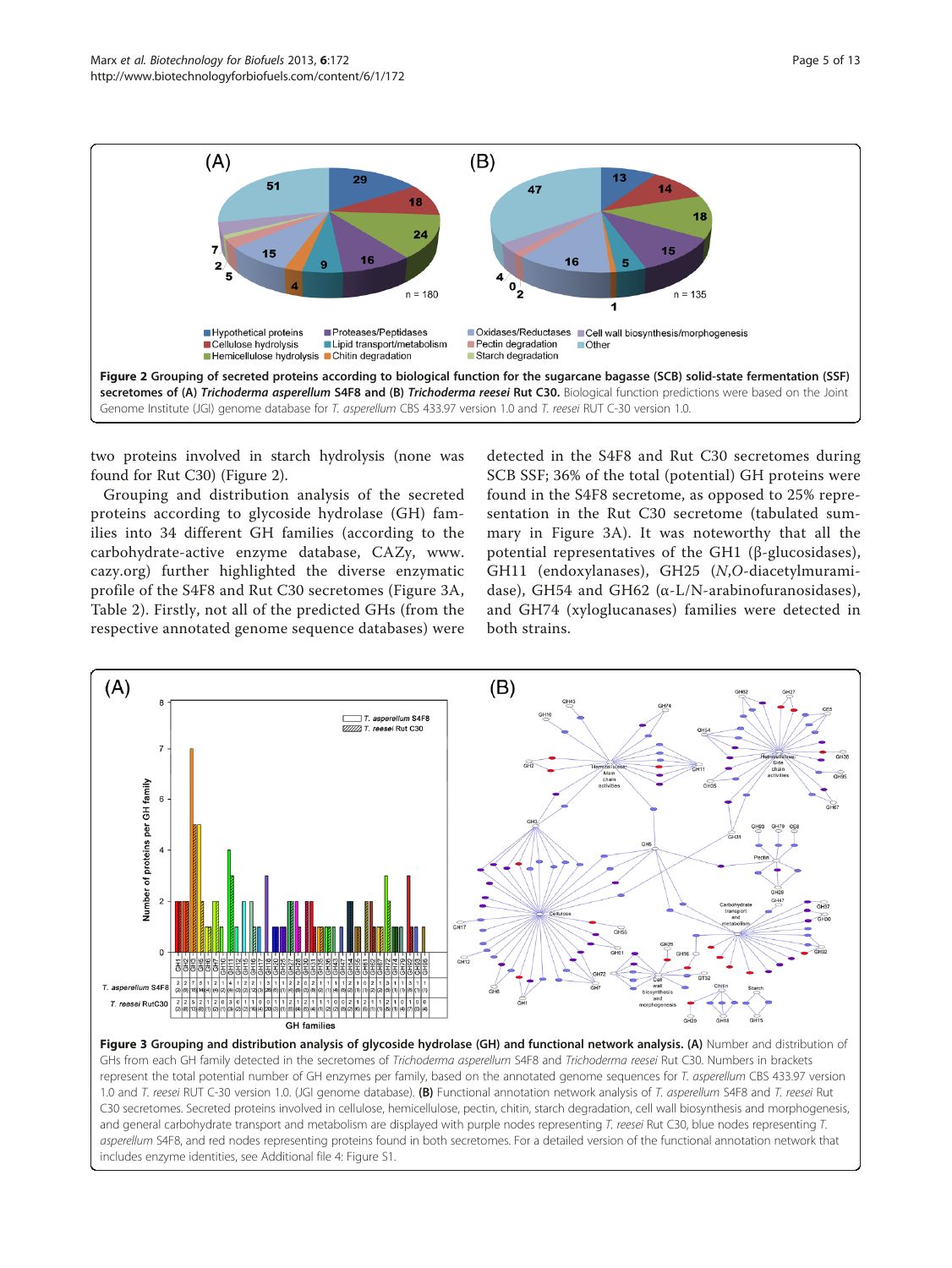| Page 6 of 13 |  |  |
|--------------|--|--|
|              |  |  |

| GH               | T. asperellum S4F8       |                             | T. reesei Rut C30         |                                |  |  |
|------------------|--------------------------|-----------------------------|---------------------------|--------------------------------|--|--|
| Family           | Protein ID               | Predicted protein           | Protein ID                | Predicted protein              |  |  |
| GH <sub>1</sub>  | >jgi Trias1 63798        | <b>ß-Glucosidase</b>        | >jgi TrireRUTC30_1 127115 | <b>ß-Glucosidase</b>           |  |  |
|                  | $>$ jgi Trias1 55643     | β-Glucosidase               | >jgi TrireRUTC30_1 77989  | <b>ß-Glucosidase</b>           |  |  |
| GH <sub>2</sub>  | $>$ jqi $ Trias1 148204$ | <b>ß-Mannosidase</b>        | >jgi TrireRUTC30_1 67432  | β-Mannosidase                  |  |  |
|                  | >jgi Trias1 152923       | β-Mannosidase               | >jgi TrireRUTC30_1 12549  | β-Mannosidase                  |  |  |
| GH <sub>3</sub>  | >jgi Trias1 128828       | β-Glucosidase               | >jgi TrireRUTC30_1 136547 | <b>ß-Glucosidase</b>           |  |  |
|                  | >jgi Trias1 151383       | β-Glucosidase               | >jgi TrireRUTC30_1 8750   | <b>ß-Glucosidase</b>           |  |  |
|                  | >jgi Trias1 203210       | β-Glucosidase               | >jgi TrireRUTC30_1 125268 | <b>ß-Glucosidase</b>           |  |  |
|                  | $>$ jgi Trias1 23916     | β-Glucosidase               | >jgi TrireRUTC30_1 25095  | <b>ß-Glucosidase</b>           |  |  |
|                  | >jgi Trias1 63437        | <b>ß-Glucosidase</b>        |                           |                                |  |  |
|                  | >jgi Trias1 65584        | β-Glucosidase               |                           |                                |  |  |
|                  | $>$ jgi Trias1 62211     | β-Xylosidase                | >jgi TrireRUTC30_1 140746 | β-Xylosidase                   |  |  |
| GH <sub>5</sub>  | >jgi Trias1 193120       | β-Glucocerebrosidase        | >jgi TrireRUTC30_1 11580  | Endo- $\beta$ -1,6-galactanase |  |  |
|                  | >jgi Trias1 194740       | <b>ß-Glucocerebrosidase</b> |                           |                                |  |  |
|                  | $>$ jqi Trias1 150477    | β-Mannase                   |                           |                                |  |  |
|                  | $>$ jgi Trias1 356270    | Endoglucanase 2             | >jgi TrireRUTC30_1 72489  | Endoglucanase 2                |  |  |
|                  | >jgi Trias1 61451        | Endoglucanase 2             |                           |                                |  |  |
| GH <sub>6</sub>  | >jgi Trias1 84972        | Exoglucanase 2              | >jgi TrireRUTC30_1 122470 | Exoglucanase 2                 |  |  |
| GH7              | >jgi Trias1 46985        | Exoglucanase 1              | >jgi TrireRUTC30_1 125125 | Exoglucanase 1                 |  |  |
|                  | $>$ jgi Trias1 57926     | Endoglucanase               | >jgi TrireRUTC30_1 5304   | Endoglucanase 1                |  |  |
| GH10             | $>$ jgi Trias1 53366     | Endo-1,4-ß-xylanase 3       |                           |                                |  |  |
| GH11             | $>$ jgi Trias1 179571    | Endo-1,4-ß-xylanase 1       | >jgi TrireRUTC30_1 134945 | Endo-1,4- $\beta$ -xylanase 1  |  |  |
|                  | $>$ jgi Trias1 244563    | Endo-1,4-ß-xylanase 1       | >jgi TrireRUTC30_1 124931 | Endo-1,4-ß-xylanase 2          |  |  |
|                  | $>$ jgi Trias1 83211     | Endo-1,4-β-xylanase 1       | >jgi TrireRUTC30_1 38418  | Endo-1,4-ß-xylanase 1          |  |  |
|                  | >jgi Trias1 90115        | Endo-1,4-ß-xylanase 1       |                           |                                |  |  |
| <b>GH12</b>      | >jgi Trias1 177701       | Endoglucanase 1             |                           |                                |  |  |
| <b>GH15</b>      | $>$ jqi $ Trias1 135222$ | Glucoamylase                |                           |                                |  |  |
|                  | $>$ jgi Trias1 151475    | Glucoamylase                |                           |                                |  |  |
| GH <sub>16</sub> | >jgi Trias1 198977       | Transglycosylase            | >jgi TrireRUTC30_1 66752  | Glucanosyltransferase          |  |  |
|                  | $>$ jgi Trias1 97006     | Glucanosyltransferase       |                           |                                |  |  |
| <b>GH17</b>      | >jgi Trias1 62474        | Glucan 1,3-β-Glucosidase    |                           |                                |  |  |
| <b>GH18</b>      | >jgi Trias1 148765       | Chitinase                   |                           |                                |  |  |
|                  | >jgi Trias1 57384        | Chitinase                   |                           |                                |  |  |
|                  | $>$ jgi Trias1 41515     | Chitinase                   |                           |                                |  |  |
| <b>GH20</b>      | >jgi Trias1 157721       | β-N-acetylhexosaminidase    | >jgi TrireRUTC30_1 99285  | β-N-acetylhexosaminidase       |  |  |
| GH <sub>25</sub> | $>$ jgi Trias1 24131     | N,O-diacetylmuramidase      | >jgi TrireRUTC30_1 13308  | N,O-diacetylmuramidase         |  |  |
| GH <sub>27</sub> | $>$ jqi Trias1 59499     | a-D-Galactosidase           | >jgi TrireRUTC30_1 6433   | a-D-galactosidase              |  |  |
|                  | $>$ jgi Trias1 47755     | a-D-Galactosidase           | >jgi TrireRUTC30_1 71638  | a-D-galactosidase              |  |  |
| GH <sub>28</sub> | >jgi Trias1 204961       | Endo-polygalacturonase      | >jgi TrireRUTC30_1 133383 | Endopolygalacturonase          |  |  |
|                  | $>$ jgi Trias1 74014     | Exo-polygalacturonase       |                           |                                |  |  |
| GH30             |                          |                             | >jgi TrireRUTC30_1 90847  | β-Glucocerebrosidase           |  |  |
|                  |                          |                             | >jgi TrireRUTC30_1 93498  | β-Glucocerebrosidase           |  |  |

# <span id="page-5-0"></span>Table 2 Summary of glycoside hydrolase (GH) family protein representatives detected in the secretomes of Trichoderma asperellum S4F8 and Trichoderma reesei Rut C30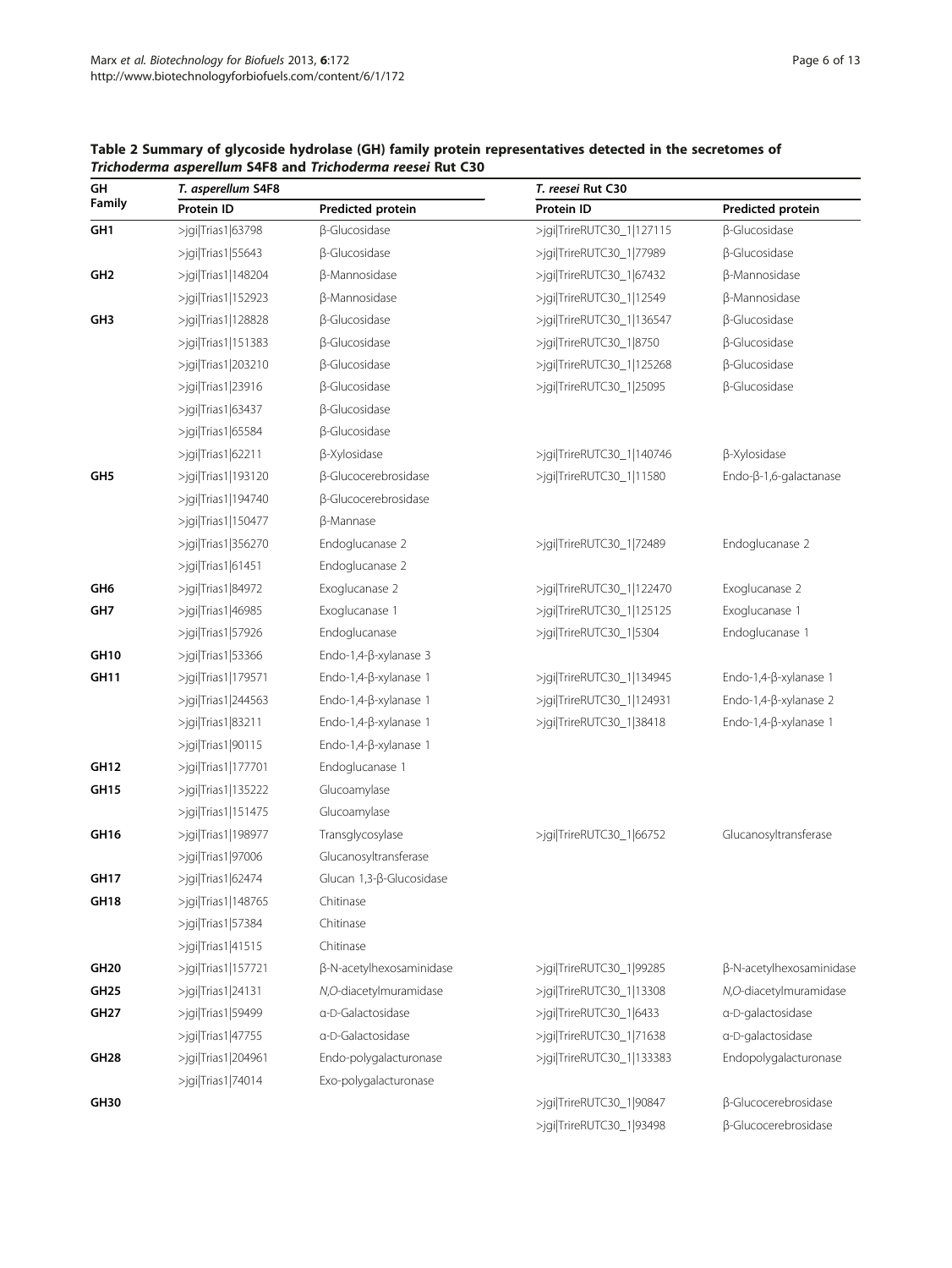| <b>GH31</b> | $>$ jqi $ Trias1 132074$ | a-Glucosidase                    |                           |                             |
|-------------|--------------------------|----------------------------------|---------------------------|-----------------------------|
|             | $>$ jqi Trias1 62176     | a-Xylosidase                     | >jgi TrireRUTC30_1 134448 | a-Xylosidase                |
| <b>GH35</b> | $>$ jqi Trias1 51088     | β-Galactosidase                  | >jgi TrireRUTC30_1 101346 | β-Galactosidase             |
| <b>GH36</b> | $>$ jqi Trias1 179128    | a-Galactosidase 2                | >jgi TrireRUTC30_1 12566  | a-Galactosidase 2           |
| GH43        | $>$ jqi Trias1 56700     | Xylosidase                       |                           |                             |
| <b>GH47</b> | >jgi Trias1 233323       | a-1,2-Mannosidase                |                           |                             |
| <b>GH54</b> | $>$ jgi Trias1 152723    | a-N-arabinofuranosidase B        | >jgi TrireRUTC30_1 102517 | a-L-arabinofuranosidase B   |
|             | $>$ jgi Trias1 55003     | a-N-arabinofuranosidase B        | >jgi TrireRUTC30_1 72252  | a-L-arabinofuranosidase B   |
| <b>GH55</b> | $>$ jqi $ Trias1 127630$ | Glucan 1,3-β-glucosidase         | >jgi TrireRUTC30 1 25104  | Glucan 1,3-β-glucosidase    |
| GH61        |                          |                                  | >jgi TrireRUTC30_1 122518 | Endoglucanase 7             |
|             |                          |                                  | >jgi TrireRUTC30_1 139633 | Endoglucanase 4             |
| GH62        | $>$ jgi Trias1 138627    | a-L-arabinofuranosidase          | >jgi TrireRUTC30_1 118070 | a-N-arabinofuranosidase     |
|             | $>$ jqi Trias1 53918     | a-N-arabinofuranosidase          |                           |                             |
| <b>GH67</b> | $>$ igi $ Trias1 328757$ | a-Glucuronidase                  | >jgi TrireRUTC30_1 90302  | a-Glucuronidase             |
| <b>GH72</b> | >jgi Trias1 140372       | β-1,3-Glucanosyltransglycosylase | >jgi TrireRUTC30_1 103899 | β-1,3-Glucanosyltransferase |
|             | $>$ jqi Trias1 152776    | β-1,3-Glucanosyltransglycosylase | >jgi TrireRUTC30_1 113858 | β-1,3-Glucanosyltransferase |
|             | $>$ jqi Trias1 93680     | β-1,3-Glucanosyltransglycosylase |                           |                             |
| <b>GH74</b> | $>$ jqi Trias1 54925     | Xyloglucanase                    | >jgi TrireRUTC30_1 111943 | Xyloglucanase               |
| <b>GH79</b> | >jgi Trias1 191352       | Putative glucuronidase           |                           |                             |
| <b>GH92</b> | $>$ jqi $ Trias1 135494$ | a-1,2-Mannosidase                | >jgi TrireRUTC30_1 94562  | a-1,2-Mannosidase           |
|             | $>$ jgi Trias1 159955    | Putative a-1,2-mannosidase       |                           |                             |
|             | $>$ jqi Trias1 24699     | a-1,2-Mannosidase                |                           |                             |
| <b>GH93</b> | $>$ jqi Trias1 41471     | Putative exo-a-L-1,5-arabinanase |                           |                             |
| <b>GH95</b> | >jgi Trias1 146605       | Putative a-fucosidase            |                           |                             |

Table 2 Summary of glycoside hydrolase (GH) family protein representatives detected in the secretomes of Trichoderma asperellum S4F8 and Trichoderma reesei Rut C30 (Continued)

Clear differences in the number and nature of GH proteins secreted by S4F8 and Rut C30 were evident, with S4F8 expressing a larger range of GH families (32 versus 24 GH families in S4F8 and Rut C30, respectively), and more protein representatives per GH family (Figure [3\)](#page-4-0). More proteins belonging to GH families 3 (β-glucosidase/ β-xylosidase), 5 (various), 11 (endoxylanase), 16 (transglycosylase and glucanosyltransferase), 28 (polygalacturonase), 31 (α-glucosidase/α-xylosidase), 62 (α-L/N-arabinofuranosidase), 72 (glucanosyltransglycosylase) and 92 (mannosidase) were detected for S4F8. Representatives of GH families 10 (endoxylanase), 12 (endoglucanase), 15 (starch-related), 17 (glucan 1,3-β-glucosidase), 18 (chitinase), 43 (xylosidase), 47 (α-mannosidase), 79 (glucoronidase), 93 (exo-arabinase) and 95 (fucosidase) were unique to S4F8, whereas only representatives of GH families 30 (β-glucocerebrosidase) and 61 (endoglucanases, recently reclassified as copperdependent lytic monooxygenases in Auxiliary Activity (AA) family 9 of the CAZy database) were unique to Rut C30.

Closer inspection of the secreted proteins detected in the secretomes revealed that in general, an equivalent or higher number of the cellulases (exoglucanase,

endoglucanase, and β-glucosidase), main chain hemicellulases (endoxylanase, β-xylosidase), and side chain hemicellulases (for example, α-galactosidase and αarabinofuranosidase) were secreted by S4F8 (Table [2](#page-5-0), Figure [3B](#page-4-0); Additional file [4:](#page-11-0) Figure S1). For example, eight β-glucosidases (representing families GH1 and GH3), five endoxylanases (GH11 and GH10) and three α/β-xylosidases (GH3 and GH43) were identified for S4F8, as opposed to six β-glucosidases (GH1 and GH3), three endoxylanases (GH11), and two  $α/β$ -xylosidases (GH3) in Rut C30.

It has been shown that, depending on the substrate, T. reesei strains generally produce higher amounts of GH proteins relative to other cellulolytic species such as Aspergillus fumigatus, Fusarium verticilliodes, Fusarium graminearum, and Phanerochaete chrysosporium [[28](#page-11-0)[,30,49,50](#page-12-0)]. These typically include two cellobiohydrolases, eight endoglucanases, and seven β-glucosidases [\[51](#page-12-0)], of which both the cellobiohydrolases (>jgi|TrireRUTC30\_1|125125 and >jgi|TrireR-UTC30\_1|122470, representing GH6 and GH7), four endoglucanases (>jgi|TrireRUTC30\_1|5304, >jgi|TrireR-UTC30\_1|139633, >jgi|TrireRUTC30\_1|72489, and >jgi|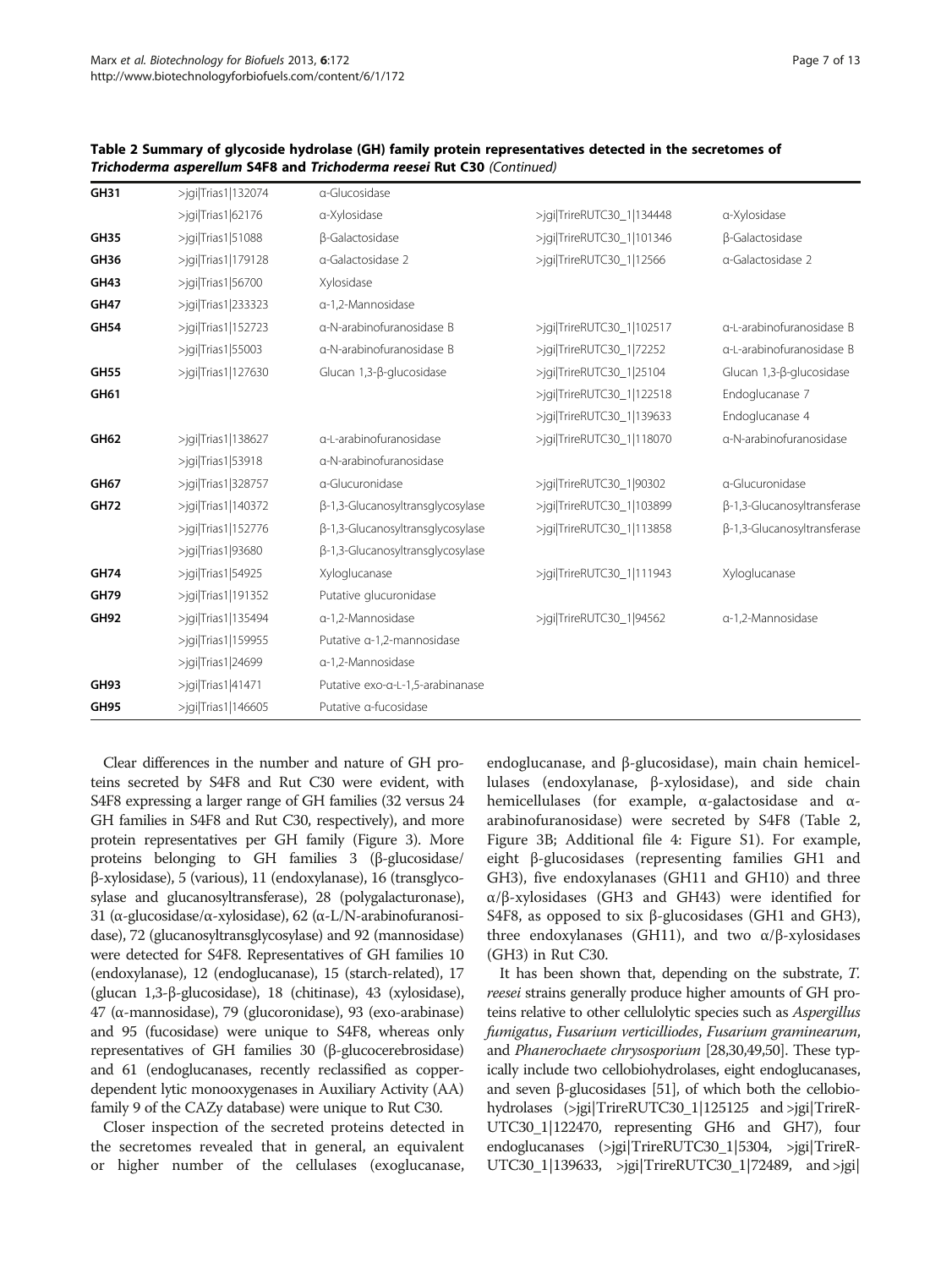TrireRUTC30\_1|122518, representing GH5, 7 and 61) and six β-glucosidases (>jgi|TrireRUTC30\_1|25095|, >jgi|TrireRUTC30\_1|125268, >jgi|TrireRUTC30\_1|136547, and >jgi|TrireRUTC30\_1|8750, representing GH3, and > jgi| TrireRUTC30\_1|127115, and >jgi|TrireRUTC30\_1|77989, representing GH1) were detected in the Rut C30 secretome.

As no information on the typical lignocellulolytic enzymes expressed by T. asperellum has been described previously, a similar analysis was not possible for strain S4F8. However, it was apparent from the secretome analysis that S4F8 secreted a well-balanced cellulolytic complex in SCB SSF, which included most of the core cellulases typically associated with lignocellulose hydrolysis. This included two cellobiohydrolases (>jgi|Trias1|46985, representing GH7 and >jgi|Trias1|84972, representing GH6), four endoglucanases (>jgi|Trias1|356270, >jgi|Trias1|61451, >jgi|Trias1| 57926, and >jgi|Trias1|177701, representing GH5, 7 and 12) and eight β-glucosidases (>jgi|Trias1|128828, >jgi| Trias1|151383, >jgi|Trias1|203210, >jgi|Trias1|23916, >jgi| Trias1|63437, and >jgi|Trias1|65584, representing GH3, and >jgi|Trias1|63798 and >jgi|Trias1|55643, representing GH1).

In general, a diverse spectrum of depolymerization and accessory enzymes were detected in the two fungal secretomes, which agrees with the consensus that more complex substrates, such as untreated SCB, will lead to the induction of more complex lignocellulolytic cocktails. The lignocellulosic enzyme profile secreted by fungi is known to be dependent on the type and composition of the carbon source used, and it is to be expected that the S4F8 and Rut C30 secretomes will vary if carbon sources other than SCB are used, as was recently shown in a Penicillium echinulatum secretome study [[10\]](#page-11-0). Compared with the P. echinulatum secretome on SCB, which contained predominantly cellulolytic enzymes [[10\]](#page-11-0), both S4F8 and Rut C30 produced a more diverse GH profile, with a higher number of βglucosidases and hemicellulases (both main and side chain) detected during SSF on SCB.

Interestingly, most of the hydrolytic activities proposed by a recent hierarchical model for sugarcane cell wall degradation [\[52\]](#page-12-0) were detected in this study. According to that model, hydrolysis of the cell walls of untreated sugarcane require initial attack by pectinases (endo-polygalacturonase, pectin-methyl-esterase, α-arabinofuranosidase, and β-galactosidase), together with 1,3-1,4-β-D-glucanases to hydrolyse β-glucans. To this end, three exo-/endopolygalacturonases (GH28: >jgi|Trias1|204961, >jgi|Trias1| 74014, and >jgi|TrireRUTC30\_1|133383) were detected in the in the S4F8 and Rut C30 secretomes, while one pectinmethyl-esterase (carbohydrate esterase family 8 (CE8): >jgi| Trias1|82670) was detected in the S4F8 secretome only. Various α-arabinofuranosidases (GH54, GH62) and βgalactosidases (GH35) relevant to pectin degradation were also detected in the S4F8 and Rut C30 secretomes.

Proteomic analysis of secretomes can also shed light on the relative production or secretion levels of a given protein as measured by its abundance (that is, how many times a given protein is detected). The relative abundance of the GH proteins in the respective secretomes (expressed as fold increase relative to the other strain) (Table [3](#page-8-0)) indicated that seven glycoside hydrolases, including α-D-galactosidase (GH27), α-1,2-mannosidase (GH92), β-mannosidase (GH2), endo-1,4-β-xylanase (GH11), β-Nacetylhexosaminidase (GH20), and N, O-diacetylmuramidase (GH25), were significantly more abundant in S4F8 than in Rut C30, whereas an  $α$ -D-galactosidase (GH27) and β-glucosidase (GH1) were significantly more abundant in the Rut C30 secretome.

# Conclusion

The hyperproducing and hypersecreting Trichoderma reesei Rut C30 mutant strain is considered a paradigm among cellulase-producing T. reesei strains and has served as the benchmark for industrial cellulase production. However, driven by an increased demand for cheaper and more efficient lignocellulolytic enzyme cocktails, considerable research effort is focused on the further improvement of the 'lignocellulose degradome' of T. reesei and in finding alternative enzymes that could potentially replace and/or supplement T. reesei cocktails to overcome the remaining challenges for commercially feasible biomass-to-ethanol conversion processes. The results presented here indicate that T. asperellum strain S4F8, which grew particularly well on SCB, produced a lignocellulolytic cocktail in an SSF process with hemicellulase and β-glucosidase abilities that exceeded those of T. reesei Rut C30. We provide the first comprehensive secretome analysis for a *T. asperellum* strain, and reveal that its secretome contains a more complex cocktail of GH family representatives than T. reesei Rut C30. Furthermore, the efficacy of untreated SCB in an SSF process highlights the suitability of this cheap, widely available agroindustrial waste product as a substrate for the production of fungal lignocellulolytic enzymes. In summary, the *T. asperellum* strain S4F8 has significant potential for the production of lignocellulolytic enzymes, and merits further investigation, which could include in-depth characterization of individual enzymes or multi-enzyme complexes, the evaluation of other lignocellulosic substrates, optimization of the SSF culture conditions, and strain improvement.

# Methods

#### Strains, media, and chemicals

The T. reesei Rut C30 (ATCC 56765) strain [\[53](#page-12-0)] was obtained from the culture collection of the Department of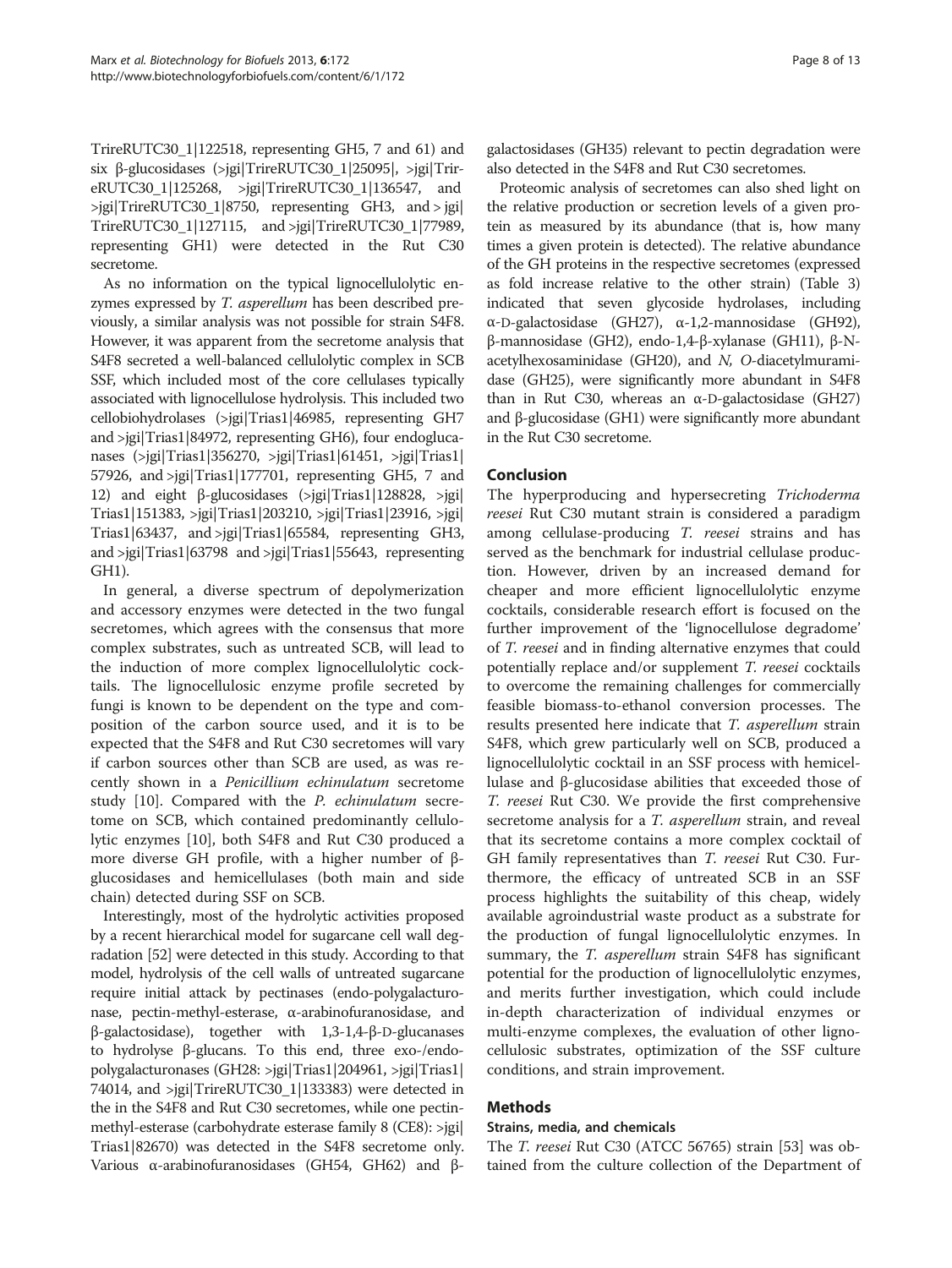<span id="page-8-0"></span>Table 3 Summary of protein abundance differences detected for glycoside hydrolase (GH) proteins common to the Trichoderma asperellum S4F8 and Trichoderma reesei Rut C30 secretomes

| <b>Protein IDs</b>                                                       | SignalP   | <b>Biological function</b>           | <b>Fold increase</b> |
|--------------------------------------------------------------------------|-----------|--------------------------------------|----------------------|
| Increased abundance in T. aperellum S4F8                                 |           |                                      |                      |
| >jgi Trias1 83211 / >jgi TrireRUTC30_1 134945                            | Yes       | Endo-1,4- $\beta$ -xylanase 1 (GH11) | 2.6                  |
| >jqi Trias1 152923 / >jqi TrireRUTC30_1 12549                            | Yes       | β-Mannosidase (GH2)                  | 3.1                  |
| >jgi Trias1 157721 / >jgi TrireRUTC30_1 99285                            | Yes       | β-N-acetylhexosaminidase (GH20)      | 3.6                  |
| >jgi Trias1 24131 / >jgi TrireRUTC30_1 13308                             | Yes       | N,O-diacetylmuramidase (GH25)        | 3.7                  |
| $>$ jqi Trias1 59499 / $>$ jqi TrireRUTC30_1 6433                        | Yes       | a-D-galactosidase (GH27)             | 3.8                  |
| >jqi Trias1 127630 / >jqi TrireRUTC30_1 25104                            | Yes       | Glucan 1,3-B-glucosidase (GH55)      | 2.9                  |
| >jgi Trias1 135494 / >jgi TrireRUTC30_1 94562                            | Yes       | a-1.2-Mannosidase (GH92)             | 3.4                  |
| Increased abundance in T. reesei Rut C30                                 |           |                                      |                      |
| >jqi TrireRUTC30_1 127115 / >jqi TrireRUTC30_1 77989 / >jqi Trias1 55643 | <b>No</b> | β-Glucosidase (GH1)                  | 3.6                  |
| >jgi TrireRUTC30_1 71638 / >jgi Trias1 47755                             | Yes       | a-D-Galactosidase (GH27)             | 3.2                  |

Microbiology, Stellenbosch University, South Africa. The S4F8 strain was isolated from a forest soil sample collected from the Oribi Gorge, KwaZulu-Natal, South Africa.

Strains were maintained on malt extract agar (MEA; Sigma Aldrich, Seelze, Germany) or potato dextrose agar (PDA; Merck KGaA, Darmstadt, Germany) at 30°C and stored on MEA slants at room temperature. When required, strains were cultured in yeast peptone dextrose (YPD) broth (Merck, KGaA). All chemicals, media components, and supplements were analytical grade.

#### Isolation of lignocellulolytic fungi

To select for fungi capable of growth on cellulosic substrates, 1 g soil sample was resuspended in 10 ml physiological salt solution (8.5 g/l NaCl), and plated onto agar plates containing synthetic medium (1.76 g/l yeast nitrogen base, 5 g/l ammonium sulfate) with either 10 g/l HEC or CMC as sole carbon source. Degradation of amorphous cellulose was confirmed by the presence of clear halos around the colonies following Congo Red staining [[54\]](#page-12-0).

# Molecular identification

Isolate S4F8 was inoculated at  $10^4$  spores/ml into YPD broth and incubated for 5 days at 30°C with constant agitation (100 rpm). Total genomic DNA was isolated using the ZR Fungal/Bacterial DNA Miniprep<sup>TM</sup> kit (Zymo Research Corp., Orange, CA, USA). Amplification of the ITS regions (ITS1 and 2) of the nuclear ribosomal RNA gene was performed using primers ITS1 (5′-TCCGTAGGTGAACCTTGCGG-3′) and ITS4 (5′- TCCTCCGCTTATTGATATGC-3′). with total genomic DNA as template [\[55\]](#page-12-0).

The 25 μl PCR reaction mix contained approximately 100 ng genomic DNA, 0.2 μmol/l of each primer, 10 μmol/l deoxynucleotides, and 1 U ExTaq (TaKara Bio

Inc., Otsu Shiga, Japan). The PCR reaction was carried out in a GeneAmp PCR System 2400 (Perkin Elmer), using 30 cycles of denaturation at 94°C for 1 minute, annealing at 58°C for 1 minute, and extension at 72°C for 1 minute, with a final extension step at 72° for 7 minutes. PCR products were visualized by electrophoresis in 0.8% (w/v) agarose (Sigma Aldrich) gels at 80 V and the approximately 600 bp amplicon was excised and gel-purified using the Zymoclean<sup>TM</sup> Gel DNA Recovery Kit (Zymo Research Corp.). The fragment was cloned using the InsTAclone<sup>TM</sup> PCR Cloning Kit (Fermentas, Maryland, USA) and transformed into Escherichia coli  $DH5α$ .

Sequencing of triplicate clones was carried out with an Applied Biosystems 3130xl Genetic Analyzer (Central Analytical Facility, Stellenbosch, South Africa). Sequence alignment and analysis were performed with DNAMAN software (Lynnon Corporation, Canada) and the final consensus sequence subjected to a similarity search using the BLASTn algorithm ([http://blast.ncbi.nlm.nih.](http://blast.ncbi.nlm.nih.gov) [gov](http://blast.ncbi.nlm.nih.gov)). The TrichOKey2 oligonucleotide DNA BarCode system [[31\]](#page-12-0) and TrichoBLAST [\(http://www.isth.info/](http://www.isth.info/tools/blast/index.php) [tools/blast/index.php\)](http://www.isth.info/tools/blast/index.php) were used for final identification.

# Solid-state fermentation

A flow diagram for the cultivation of the fungi, enzyme assays, and proteomic analysis is shown in Figure [4](#page-9-0). The fungal strains were cultured on MEA, and allowed to sporulate. A quantity (5 g) of dry, untreated SCB (TSB Sugar RSA, Mpumalanga, South Africa) was dispensed into 250 ml Erlenmeyer flasks, 10 ml of a mineral salt solution (6 g/l Na<sub>2</sub>HPO<sub>4</sub>, 3 g/l NaH<sub>2</sub>PO<sub>4</sub>, 1 g/l KCl, and 0.1 g/l  $MgSO_47H_2O$ , adjusted to pH 7.0 with concentrated HCl) was added, and the mixture was sterilized by autoclaving for 15 minutes at 121°C.

For enzyme activity profiles and secretome analysis, suspensions of T. reesei Rut C30 and T. asperellum S4F8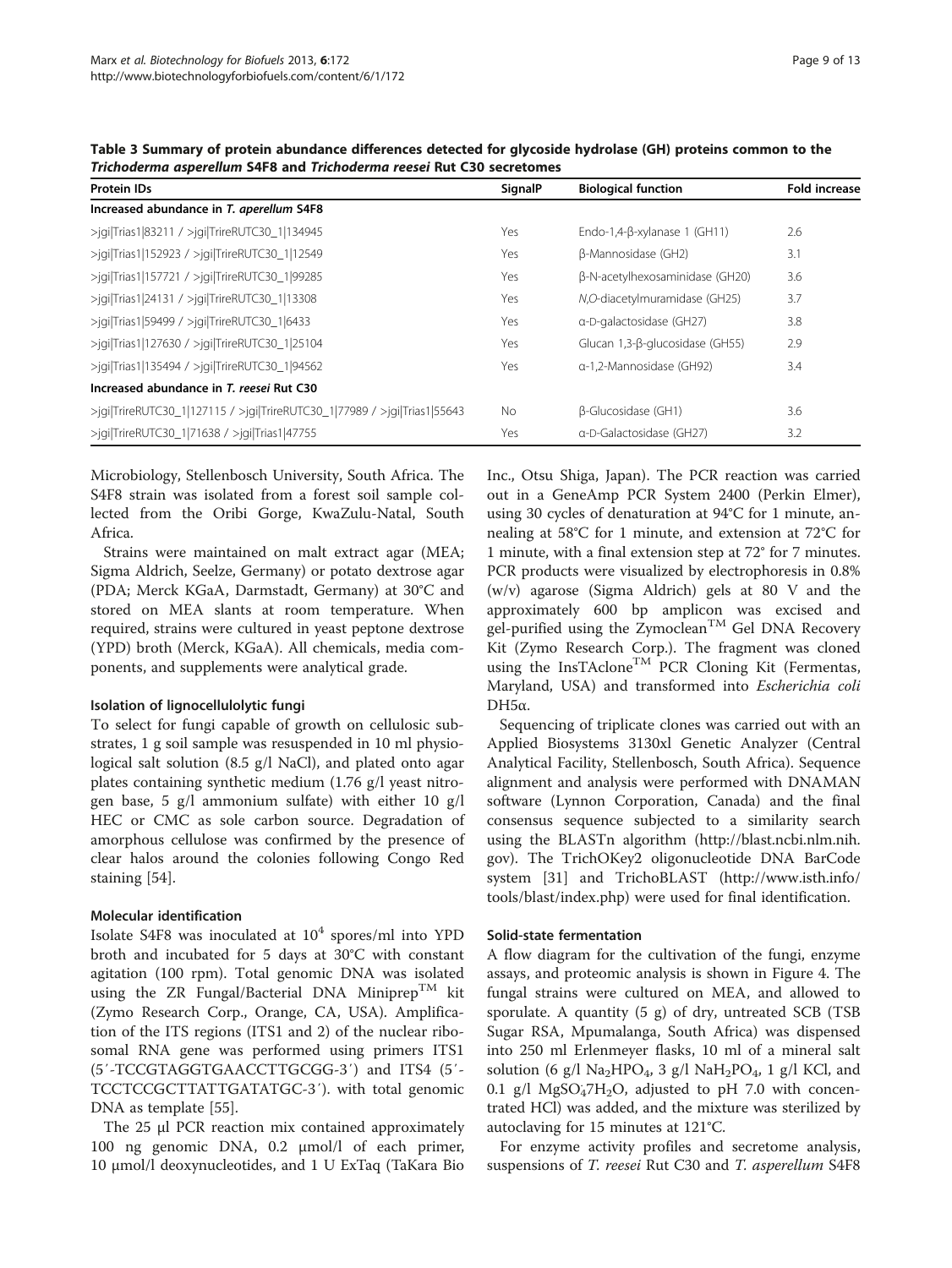<span id="page-9-0"></span>

spores in physiological salt solution were inoculated in triplicate onto sterile SCB at approximately  $2 \times 10^7$ spores per gds. After 3 days of incubation under standard SSF conditions (30°C in darkness without humidity control; culture condition A), 100 ml of 0.05 mol/l citrate-phosphate buffer (pH 7.0) was added to the flasks and incubated with the bagasse/fungus mixture for 30 minutes with agitation at 200 rpm [\[56\]](#page-12-0). The supernatant containing the secretome extracts was filtered through several layers of Miracloth (Merck) and either used directly for enzyme assays, or lyophilized (Virtis Freeze Dryer 6 K) for secretome analysis. Modifications to the standard SSF culture conditions to optimize lignocellulosic enzyme production included incubating SSF cultures in constant fluorescent light (culture condition B), in darkness at a controlled RH of 90% using a Hotpack  $CO<sub>2</sub>$  incubator (culture condition C), or in darkness at 26°C (culture condition D).

# Enzyme assays

Endoglucanase and endoxylanase activities were quantified using a scaled-down dinitrosalicyclic acid (DNS) assay with 10 g/l low-viscosity CMC and BWX, respectively, in 0.05 mol/l citrate buffer pH 5.0 at 50°C [[57,58\]](#page-12-0). The β-glucosidase, cellobiohydrolase I, α-arabinofuranosidase, β-xylosidase and α-galactosidase activities were determined with the respective  $p$ -nitrophenyl-D- $\beta$ -glucopyranoside (pNPGlu), p-nitrophenyl-D-β-cellobiose (pNPC), p-nitrophenyl-L-α-arabinofuranoside (pNPAra), p-nitrophenyl-

β-D-xylopyranoside (pNPX) and *p*-nitrophenyl-α-D-galactoside (pNPGal) substrates. The corresponding standard curves were prepared with 0.2-10 μmol/l glucose or xylose, and 0.4 to 0.8 mg/ml  $p$ -nitrophenyl. Enzyme activities are represented as the mean values of triplicate experiments, and expressed in units per gram dry SCB, with one unit defined as the amount of enzyme required to release 1 μmol of product per minute from the appropriate substrate under assay conditions. Statistical inferences were calculated using one way ANOVA (SigmaPlot version 11; Systat Software Inc., Germany).

#### SDS-PAGE analysis

Lyophilized secretome extracts were reconstituted with deionized water, protein concentrations were determined with the detergent compatible (DC) Lowry protein assay kit (BioRad, Melville, NY, USA), and 20 μg samples were loaded in triplicate into a 10% SDS-polyacrylamide gel for electrophoresis. Protein profiles were visualized by overnight staining with 5 g/l Coomassie Blue G-250 (Merck), followed by destaining with 100 ml/l acetic acid [\[59\]](#page-12-0).

#### In-gel trypsin digestion

Triplicate lanes from the SDS-PAGE gel were divided into three fractions for analysis by MS. Each fraction was diced into smaller pieces  $(1 \text{ mm} \times 1 \text{ mm})$  to simplify subsequent sample preparation. The collection of smaller pieces from each fraction was washed twice with water followed by 50% (v/v) acetonitrile for 10 minutes. The acetonitrile was replaced with 50 mmol/l ammonium bicarbonate and the pieces incubated for 10 minutes; this was repeated two more times. All the gel pieces were then incubated in 100% acetonitrile until they turned white, after which they were vacuum-dried. Proteins were reduced with 10 mmol/l DTT for 1 hour at 57°C. This was followed by brief washing steps with 50 mmol/l ammonium bicarbonate followed by 50% acetonitrile, before proteins were alkylated with 55 mmol/l iodoacetamide for 1 hour in the dark. The gel pieces were washed with 50 mmol/l ammonium bicarbonate for 10 minutes, followed by 50% acetonitrile for 20 minutes, before being vacuum-dried. The gel pieces were digested with 100 μl of a 10 ng/μl trypsin solution at 37°C overnight. The resulting peptides were extracted twice with 70% acetonitrile in 0.1% formic acid for 30 minutes followed by 100% acetonitrile for 30 minutes. The resulting peptides were desalted using Stage tips [[60\]](#page-12-0). Dried peptides from each fraction were dissolved in 5% acetonitrile in 0.1% formic acid, from which 10 μl injections were prepared for nano-LC chromatography.

#### Mass spectrometry

All experiments were performed on a Thermo Scientific EASY-nLC II connected to a LTQ Orbitrap Velos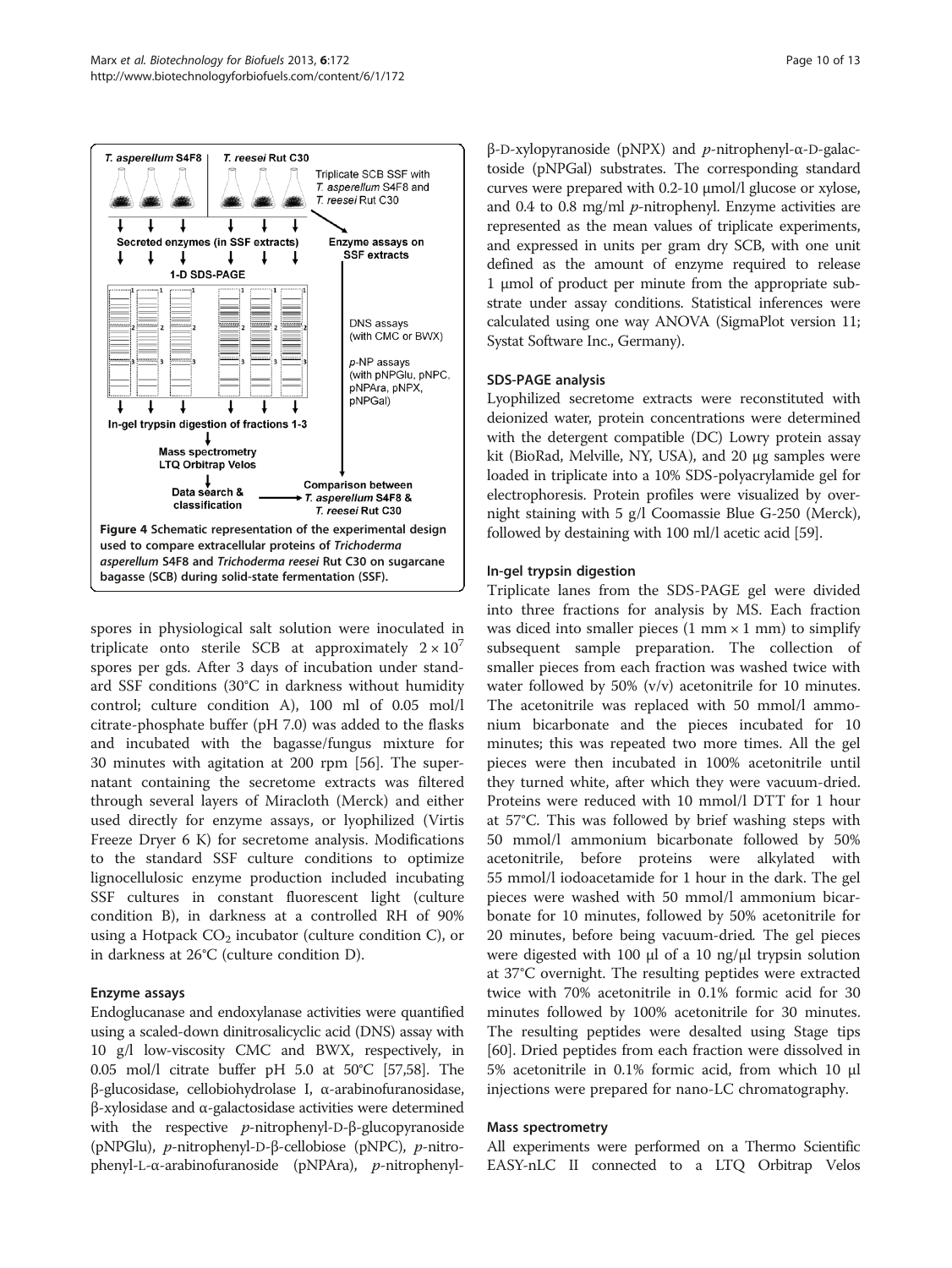<span id="page-10-0"></span>Mass Spectrometer (Thermo Scientific, Bremen, Germany) equipped with a nano-electrospray source. For liquid chromatography, separation was performed on an EASY Column (2 cm, ID 100 μm, 5 μm, C18) pre-column, followed by a XBridge BEH130 NanoEase column (15 cm, ID 75 μm, 3.5 μm, C18) with a flow rate of 300 nl/min. The gradient used was 5 to 17% B in 5 minutes, 17 to 25% B in 90 minute, 25 to 60% B in 10 minutes, 60 to 80% B in 5 minutes, and kept at 80% B for 10 minutes. Solvent A was aqueous solution in 0.1% formic acid, and solvent B was 100% acetonitrile in 0.1% formic acid.

The mass spectrometer was operated in data-dependent mode to automatically switch between Orbitrap-MS and LTQ-MS/MS acquisition. Data were acquired using the Xcalibur software package. The precursor ion scan MS spectra  $(m/z 400$  to 2000) were acquired in the Orbitrap with resolution R = 60 000 with  $1 \times 10^6$  accumulated ions. The 20 most intense ions were isolated and fragmented in a linear ion trap  $(1.5 \times 10^4$  accumulated ions) using collision-induced dissociation. The lock mass option (polydimethylcyclosiloxane; m/z 445.120025) enabled accurate mass measurement in both the MS and MS/MS modes. In data-dependent LC-MS/MS experiments, dynamic exclusion was used with an exclusion duration of 60 seconds. MS conditions were 1.8 kV with a capillary temperature of 250°C, and no sheath and auxiliary gas flow. For MS/MS, the ion selection threshold was 500 counts, activation Q-value was 0.25 and activation time was 10 milliseconds.

Eighteen raw files were processed using MaxQuant 1.2.2.5 [\[61\]](#page-12-0) for protein identification and label-free quantification, using the Joint Genome Institute (JGI) database for Trichoderma asperellum CBS 433.97 version 1.0 ([http://genome.jgi.doe.gov/Trias1/Trias1.home.](http://genome.jgi.doe.gov/Trias1/Trias1.home.html) [html\)](http://genome.jgi.doe.gov/Trias1/Trias1.home.html) and Trichoderma reesei RUT C-30 version 1.0. ([http://genome.jgi.doe.gov/TrireRUTC30\\_1/TrireR-](http://genome.jgi.doe.gov/TrireRUTC30_1/TrireRUTC30_1.home.html)[UTC30\\_1.home.html\)](http://genome.jgi.doe.gov/TrireRUTC30_1/TrireRUTC30_1.home.html). Carbamidomethyl cysteine was set as the fixed modification, with oxidized methionine, acetylation (N-term), deamidation (NQ) and Pyr-Q (Gln to 2-pyrrolidone-5-carboxylic acid-Glu) and Pyr-E (Glu to 2-pyrrolidone-5-carboxylic acid-Glu) as the variable modification. The precursor mass tolerance was set to 20 ppm, and the fragment mass tolerance to 0.8 Da. Two missed tryptic cleavages were allowed, with a minimal peptide length of six amino acids. Proteins that were identified were reported as single groups. Only proteins containing at least one unique peptide were considered. The criteria that were applied included a peptide and protein FDR of 1% (0.01), and a posterior error probability of 0.01. These extremely strict parameters guaranteed that proteins would be identified with high confidence.

Proteins that were differentially expressed between T. asperellum S4F8 and T. reesei Rut C30 were determined

using Maxquant LFQ intensity values as a parameter for protein abundance [[62](#page-12-0)]. Subsequent statistical analysis was performed using Perseus. Proteins with a fold regulation of at least two and P-value of at least 0.05 were accepted. Proteins identified in only one species were required to be identified with at least two unique peptides to ensure abundance differences were real and not due to non-identification of parent ions by the MS analysis. SignalP ([www.cbs.dtu.dk/services/SignalP](http://www.cbs.dtu.dk/services/SignalP)) was used to identify possible secretion signals.

#### Proteome network analysis

Each secreted protein in the Rut C30 and S4F8 secretomes was annotated according to broad functional categories and their specific enzymatic activity or molecular function (see Additional file 3: Table S3). In addition, proteins known to be members of a specific GH family were annotated as such. A custom-built Perl program was written in order to create a network in which the broad functional categories and the proteins were nodes and edges were created between the categories and the proteins assigned to them. The program also created a second network, in which the GH families and the proteins were nodes, and edges were created between GH family nodes and the proteins assigned to them. The union of these two networks was taken and a complete breadth-first search performed, starting from all GH family nodes. The nodes and edges selected by the breadth-first search were used to create a new network, which was visualized with Cytoscape [[63\]](#page-12-0). A spring-embedded layout was used on the network and nodes were further manually arranged for better visualization. A Perl program was also used to create network annotations in order to control both node label size and node colour (purple if from T. reesei Rut C30, blue if from T. asperellum S4F8. and red if the protein was found in both secretomes). Node label positions were further adjusted manually.

# Additional files

[Additional file 1: Table S1.](http://www.biomedcentral.com/content/supplementary/1754-6834-6-172-S1.xlsx) All peptides detected with posterior error probability (PEP) < 0.01 and at least one unique peptide in secretomes of Trichoderma asperellum S4F8 and Trichoderma reesei Rut C30 grown in sugarcane bagasse (SCB) solid-state fermentation (SSF). Raw data from liquid chromatography tandem mass spectrometry analysis.

[Additional file 2: Table S2.](http://www.biomedcentral.com/content/supplementary/1754-6834-6-172-S2.xlsx) All the proteins detected with posterior error probability (PEP) < 0.01 in SCB SSF secretomes of Trichoderma asperellum S4F8 and Trichoderma reesei Rut C30 grown in sugarcane bagasse (SCB) solid-state fermentation (SSF). Raw data from liquid chromatography tandem mass spectrometry analysis.

[Additional file 3: Table S3.](http://www.biomedcentral.com/content/supplementary/1754-6834-6-172-S3.xlsx) Grouping of secreted proteins for the SCB SSF secretomes of Trichoderma asperellum S4F8 and Trichoderma reesei Rut C30 for functional annotation network analysis. Raw data from functional annotation network analysis.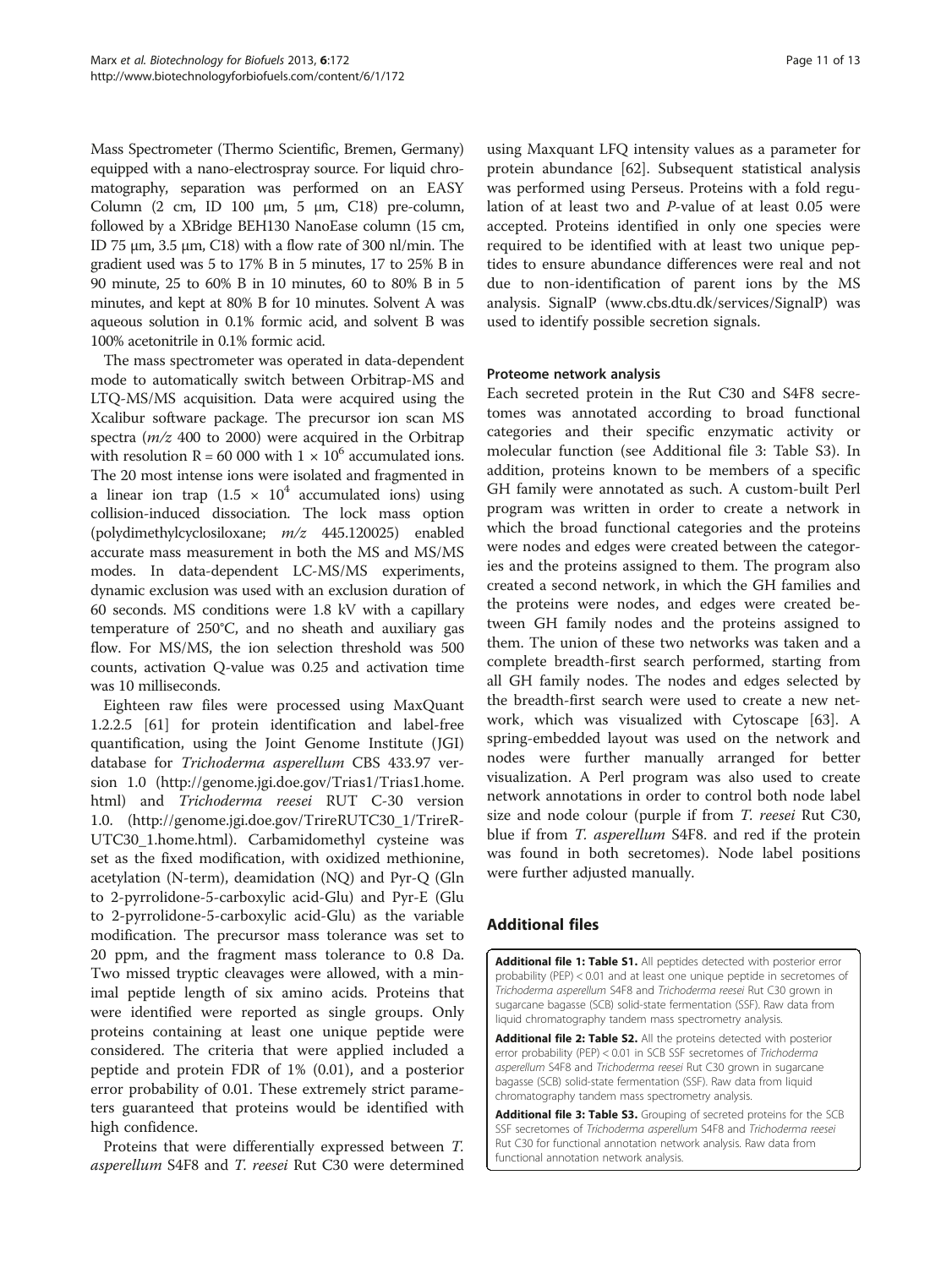<span id="page-11-0"></span>[Additional file 4: Figure S1.](http://www.biomedcentral.com/content/supplementary/1754-6834-6-172-S4.pdf) Functional annotation network analysis of proteins involved in cellulose, hemicellulose, pectin, chitin, and starch degradation, cell wall biosynthesis and morphogenesis and general carbohydrate transport and metabolism detected in the Trichoderma asperellum S4F8 and Trichoderma reesei Rut C30 secretomes. Functional annotation network analysis with enzyme identities included.

#### Abbreviations

AA: Auxiliary activity; ATCC: American type culture collection; BLAST: Basic local alignment search tool; BWX: Beechwood xylan; CMC: Carboxymethylcellulose; DNS: Dinitrosalicyclic acid; DTT: Dithiothreitol; FDR: False discovery rate; FPU: Filter paper units; gds: Gram of dry substrate; GH: Glycoside hydrolase; HEC: Hydroxyethylcellulose; ITS: Internal transcribed spacer; JGI: Joint Genome Institute; LC-MS: Liquid chromatography-mass spectrometry; MEA: Malt extract agar; MS/MS: Tandem mass spectrometry; PCR: Polymerase chain reaction; PDA: Potato dextrose agar; SCB: Sugarcane bagasse; SDS-PAGE: Sodium dodecyl sulfate–polyacrylamide gel electrophoresis; SSF: Solid-state fermentation; pNPAra: p-nitrophenyl-L-αarabinofuranoside; pNPC: p-nitrophenyl-D-β-cellobiose; pNPGal: p-nitrophenyl-α-D-galactoside; pNPGlu: p-nitrophenyl-D-βglucopyranoside; pNPX: p-nitrophenyl-β-D-xylopyranoside; RH: Relative humidity; YPD: Yeast peptone dextrose.

#### Competing interests

The authors declare that they have no competing interests.

#### Authors' contributions

IJM contributed to the isolation and identification of T. asperellum S4F8, the initial SSF studies, enzyme activity profiling, functional characterization of proteomic data, and drafting of the manuscript. NVW conceptualized this study and contributed to the optimization of the SSF, enzyme activity profiling, protein SDS-PAGE analysis, quantification of enzyme activities, and drafting of the manuscript. SS contributed to the peptide mass spectrometry, protein data, and statistical analysis. DJ contributed to proteome network analysis. MVB contributed to data analysis and manuscript revision. HV contributed to the design and coordination of the study, and drafting and revision of the manuscript. All authors read and approved the final manuscript.

#### Acknowledgements

This work is based on research supported in part by the Technology Innovation Agency of South Africa (Project reference number: PB99/08). NVW was funded by the Claude Leon Foundation Postdoctoral Fellowship.

#### Author details

<sup>1</sup>Department of Microbiology, Stellenbosch University, Private Bag X1, Matieland 7602, Stellenbosch, South Africa. <sup>2</sup>MS Unit, Proteomics Laboratory, Central Analytical Facility, Stellenbosch University, Private Bag X1, Matieland 7602, Stellenbosch, South Africa. <sup>3</sup>Division of Molecular Biology and Human Genetics, Faculty of Medicine and Health Sciences, Stellenbosch University, Francie van Zijl Drive, PO Box 19063, Tygerberg 7505, South Africa. <sup>4</sup>Institute for Wine Biotechnology, Faculty of AgriSciences, Stellenbosch University, Private Bag X1, 7602, Matieland, South Africa.

#### Received: 23 June 2013 Accepted: 22 October 2013 Published: 29 November 2013

#### References

- Kuhad RC, Gupta R, Singh A: Microbial cellulases and their industrial applications. Enzyme Res 2011, 2011:280696.
- 2. Pablo A, Ballesteros M, Negro MJ: Progress on enzymatic saccharification technologies for biofuels production. In Biofuel Technologies. Berlin Heidelberg: Springer; 2013:145–169.
- 3. Margeot A, Hahn-Hagerdal B, Edlund M, Slade R, Monot F: New improvements for lignocellulosic ethanol. Curr Opin Biotechnol 2009, 20:372–380.
- 4. Sánchez ÓJ, Montoya S: Production of bioethanol from biomass: an overview. In Biofuel technologies. Berlin Heidelberg: Springer; 2013:397–441.
- 5. Singhania RR, Patel AK, Soccol CR, Pandey A: Recent advances in solid-state fermentation. Biochem Eng J 2009, 44:13-18.
- 6. Pandey A: Solid-state fermentation. Biochem Eng J 2003, 13:81–84.
- 7. Tengerdy RP, Szakacs G: Bioconversion of lignocellulose in solid substrate fermentation. Biochem Eng J 2003, 13:169–179.
- 8. Hölker U, Höfer M, Lenz J: Biotechnological advantages of laboratory-scale solid-state fermentation with fungi. Appl Microbiol Biotechnol 2004, 64:175–186.
- 9. Viniegra-González G, Favela-Torres E, Aguilar CN, Rómero-Gomez SDJ, Díaz-Godínez G, Augur C: Advantages of fungal enzyme production in solid state over liquid fermentation systems. Biochem Eng J 2003, 13:157–167.
- 10. Ribeiro DA, Cota J, Alvarez TM, Brüchli F, Bragato J, Pereira BMP, Pauletti BA, Jackson G, Pimenta MTB, Murakami MT, Camassola M, Ruller R, Dillon AJP, Pradella JGC, Paes Leme AF, Squina FM: The Penicillium echinulatum secretome on sugar cane bagasse. PloS One 2012, 7:e50571.
- 11. Pandey A, Soccol CR, Mitchell D: New developments in solid state fermentation: I-bioprocesses and products. Process Biochem 2000, 35:1153–1169.
- 12. Mekala NK, Singhania RR, Sukumaran RK, Pandey A: Cellulase production under solid-state fermentation by Trichoderma reesei RUT C30: statistical optimization of process parameters. Appl Microbiol Biotechnol 2008, 151:122–131.
- 13. Chahal DS: Solid-state fermentation with Trichoderma reesei for cellulase production. Appl Environ Microbiol 1985, 49:205–210.
- 14. Latifian M, Hamidi-Esfahani Z, Barzegar M: Evaluation of culture conditions for cellulase production by two Trichoderma reesei mutants under solid-state fermentation conditions. Bioresour Technol 2007, 98:3634–3637.
- 15. Pandey A, Soccol CR, Nigam P, Soccol VT: Biotechnological potential of agro-industrial residues. I: Sugarcane bagasse. Bioresour Technol 2000, 74:69–80.
- 16. Camassola M, Dillon AJP: Cellulases and xylanases production by Penicillium echinulatum grown on sugar cane bagasse in solid-state fermentation. Appl Microbiol Biotechnol 2010, 162:1889–1900.
- 17. Khosravi-Darani K, Zoghi A: Comparison of pretreatment strategies of sugarcane baggase: experimental design for citric acid production. Bioresour Technol 2008, 99:6986–6993.
- 18. Gutierrez-correa M, Portal L, Moreno P, Tengerdy RP: Mixed culture solid substrate fermentation of Trichoderma reesei with Aspergillus niger on sugar cane bagasse. Bioresour Technol 1999, 68:173-178.
- 19. Bhattacharya S, Bhardwaj S, Das A, Anand S: Utilization of sugarcane bagasse for solid-state fermentation and characterization of α-amylase from Aspergillus flavus isolated from Muthupettai Mangrove, Tamil Nadu, India. Aust J Basic Appl Sci 2011, 5:1012–1022.
- 20. Soccol CR, Vandenberghe LP: Overview of applied solid-state fermentation in Brazil. Biochem Eng J 2003, 13:205–218.
- 21. Druzhinina IS, Shelest E, Kubicek CP: Novel traits of Trichoderma predicted through the analysis of its secretome. FEMS Microbiol Lett 2012, 337:1-9.
- 22. Sukumaran RK, Singhania RR, Mathew GM, Pandey A: Cellulase production using biomass feed stock and its application in lignocellulose saccharification for bio-ethanol production. Renew Energy 2009, 34:421–424.
- 23. Singhania RR, Sukumaran RK, Pandey A: Improved cellulase production by Trichoderma reesei Rut C30 under SSF through process optimization. Appl Biochem Biotechnol 2007, 142:60–70.
- 24. Liming X, Xueliang S: High-yield cellulase production by Trichoderma reesei ZU-02 on corn cob residue. Bioresour Technol 2004, 91:259–262.
- 25. Herpoël-Gimbert I, Margeot A, Dolla A, Jan G, Mollé D, Lignon S, Mathis H, Sigoillot JC, Monot F, Asther M: Comparative secretome analyses of two Trichoderma reesei RUT-C30 and CL847 hypersecretory strains. Biotechnol Biofuels 2008, 1:18.
- 26. Peterson R, Nevalainen H: Trichoderma reesei RUT-C30-thirty years of strain improvement. Microbiology 2012, 158(Pt 1):58–68.
- 27. Adav SS, Ravindran A, Chao LT, Tan L, Singh S, Sze SK: Proteomic analysis of pH and strains dependent protein secretion of Trichoderma reesei. J Proteome Res 2011, 10:4579–4596.
- 28. Adav SS, Chao LT, Sze SK: Quantitative secretomic analysis of Trichoderma reesei strains reveals enzymatic composition for lignocellulosic biomass degratation. Am Soc Biochem Mol Biol 2012, 11:1–15.
- 29. Diego M, Berka RM, Henrissat B, Saloheimo M, Arvas M, Baker SE, Chapman J, Chertkov O, Coutinho PM, Cullen D, Danchin EGJ, Grigoriev IV, Harris P,